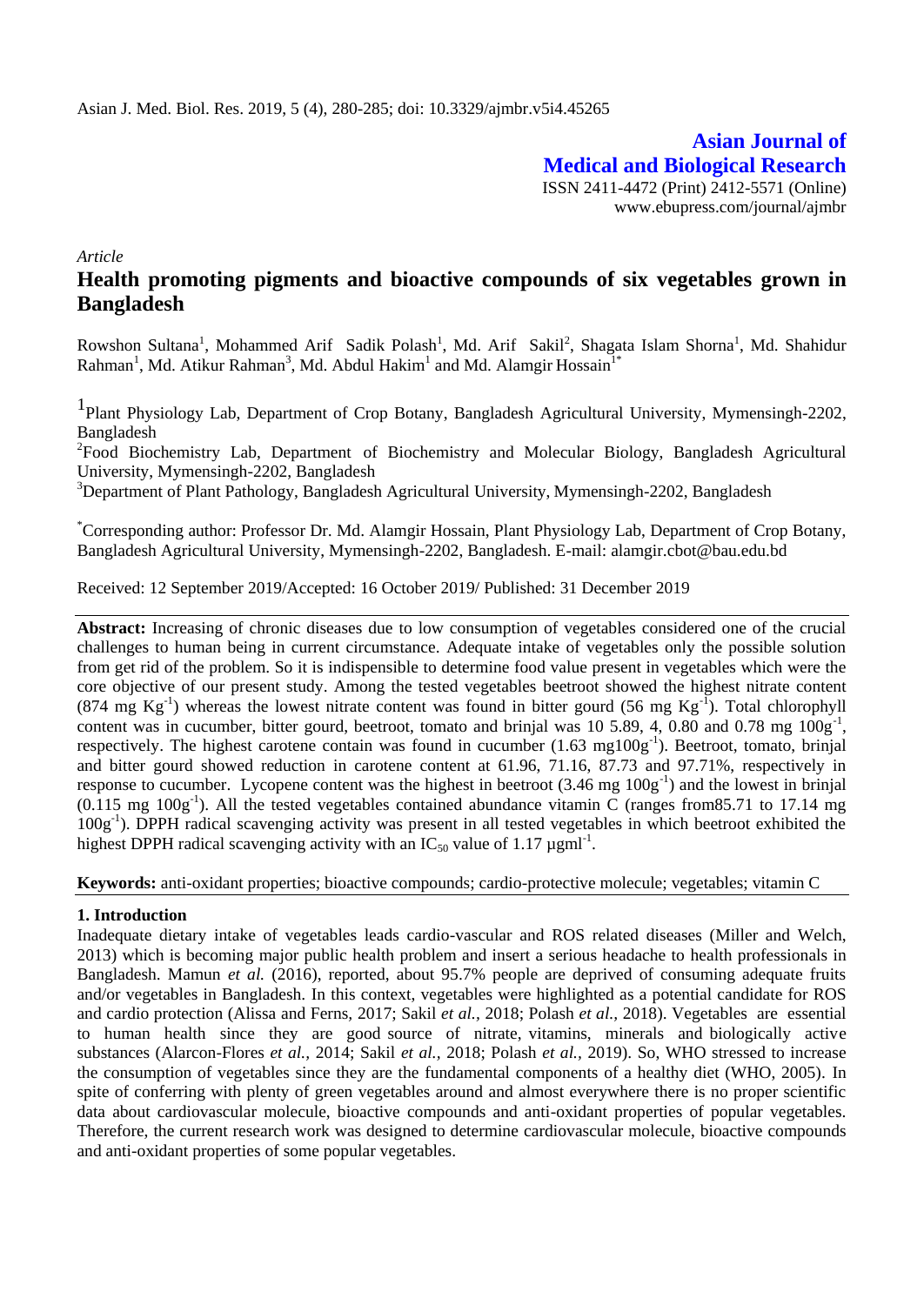### **2. Materials and Methods**

**281**

Cucumber, beetroot, tomato, eggplant and bitter gourd (which were selected by sensory attribute test according to Xiao *et al.,* 2015b) were the experimental materials of this study which were collected at maturity from local market of Mymensingh, Bangladesh. The experiment was conducted in Plant Physiology Lab, Department of Crop Botany and Food Biochemistry Lab, Department of Biochemistry and Molecular Biology from November 2018 to March 2019. Each test was replicated with three times for more accuracy.

## **2.1. Determination of nitrate (NO<sup>3</sup> - ) content**

Nitrate content of cucumber, beetroot, bitter gourd, eggplant and tomato were determined by portable nitrate detector named 'greentest Eco'. The total nitrate content was expressed by mgKg<sup>-1</sup> fresh weight. The lower limit of detection (LOD) of nitrate ions by the detector is 4 mg  $\text{Kg}^{-1}$ .

### **2.2. Bioactive compounds assessment**

The fleshy edible part of plants (6.67g) was extracted in 10 ml of chilled acetone solution in dark. After centrifugation at 4000 rpm for 10 minutes the absorbance of supernatants was taken at 453, 505, 645 and 663 nm wave length. Contents were calculated according to the equation depicted in Barros *et al.* (2010), and expressed in mg  $100g^{-1}$  fresh weight.

### **2.3. Vitamin C content in tested vegetables**

Ascorbic acid was determined following a procedure previously described by the authors Xaio *et al.* (2012), with 2.6-dichloroindophenl and measuring the content by titrimetric method. The results were expressed as mg of ascorbic acid per 100g of fresh weight.

### **2.4. DPPH radical scavenging activity**

1,1-diphenyl-2-picrylhydrazyl (DPPH) assay is carried out with some modifications of Sanja *et al.* (2009). DPPH radical scavenging activity is measured by reduction in intensity of purple color and quantified by decrease in absorbance at wavelength 517 nm. Radical scavenging activity was calculated using the following formula:

> $%$  radical scavenging activity = OD of control-OD of sample  $\frac{\text{Observe of sample}}{\text{OD of control}} \times$

Here, OD= Optical density

### **2.5. Statistical analysis**

The collected data were statistically analyzed by using Minitab 17. Fishers LSD test was applied to compare the treatment means at 0.05 level of confidence.

### **3. Results**

## **3.1. Nitrate (NO<sup>3</sup> - ) content**

All tested vegetables contained nitrate (Figure 1). Here beetroot showed the highest nitrate content (874 mg Kg-<sup>1</sup>) followed by Cucumber (94 mg Kg<sup>-1</sup>). Tomato and brinjal showed nitrate content at 82 and 80 mg Kg<sup>-1</sup>, respectively. The lowest nitrate content was found in bitter gourd (56 mg  $\text{Kg}^{-1}$ ) (Figure 1).

### **3.2. Chlorophyll content**

The highest total chlorophyll content was found in cucumber  $(10 \text{ mg } 100 \text{g}^{-1})$  followed by bitter gourd  $(5.89 \text{ mg})$ 100g<sup>-1</sup>). Beetroot, tomato and brinjal contained total chlorophyll at 4, 0.80 and 0.78 mg 100g<sup>-1</sup>, respectively. Among the tested vegetables, chlorophyll a was always higher than chlorophyll b (Table 1).

### **3.3. Carotene content**

In case of carotene, a significant difference was found in the tested vegetables (Figure 2). The highest carotene contain was found in cucumber  $(1.63 \text{ mg } 100 \text{g}^{-1})$  whereas the lowest result was found in bitter gourd  $(0.034 \text{ mg})$ 100g-1 ). Beetroot, tomato and brinjal showed reduction in carotene content at 61.96, 71.16 and 87.73%, respectively in response to cucumber (Figure 2).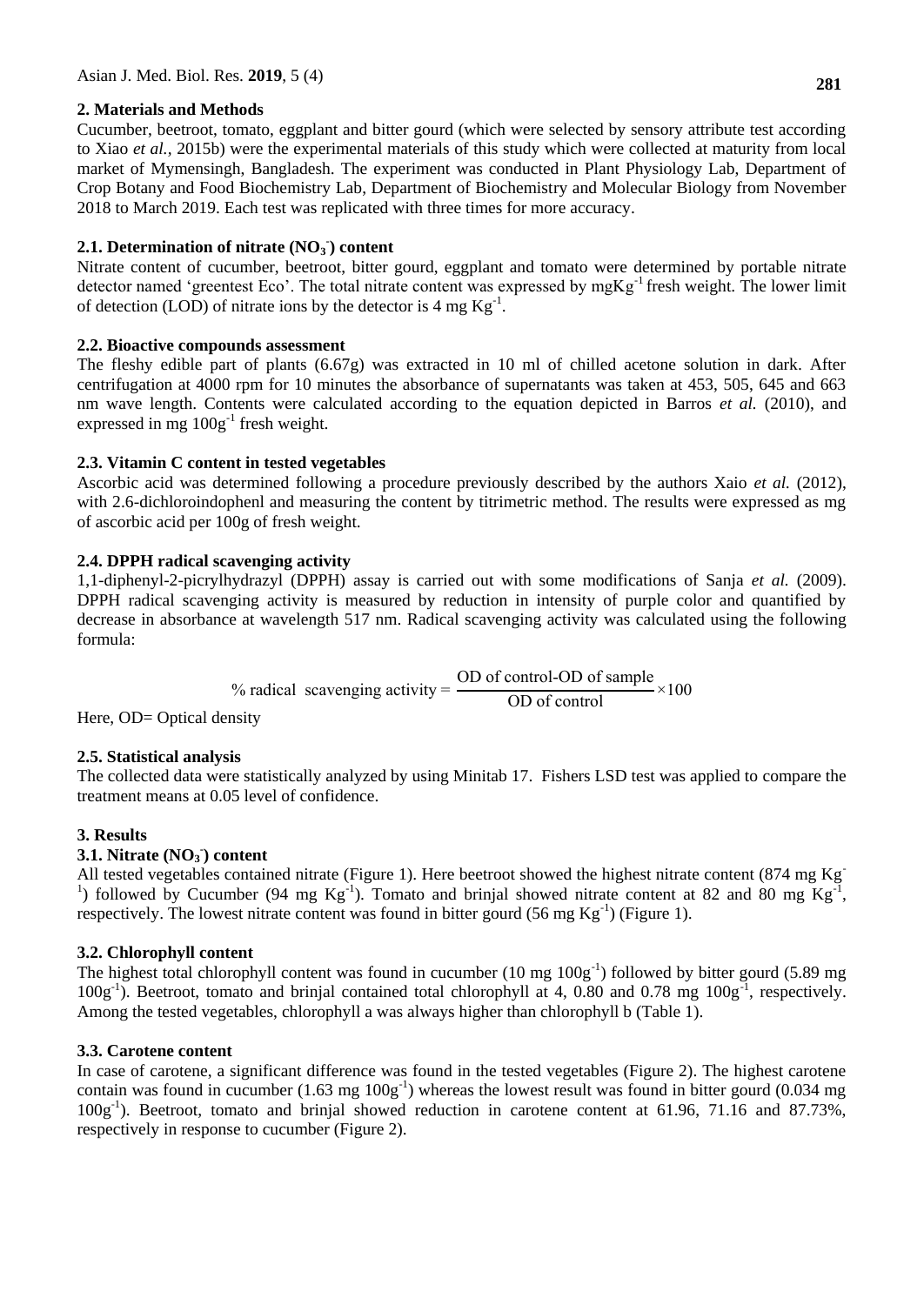#### **3.4. Lycopene content**

The highest lycopene content  $(3.46 \text{ mg } 100 \text{g}^{-1})$  was found in beetroot followed by tomato  $(1.96 \text{ mg } 100 \text{g}^{-1})$ . The lycopene content of cucumber, bitter gourd and brinjal was 0.205, 0.166 and 0.115 mg  $100g^{-1}$ , respectively (Figure 3).

#### **3.5. Vitamin C content**

All the tested vegetables contained vitamin C in abundance (Figure 4). The highest vitamin C content was found in bitter gourd  $(85.71 \text{ mg } 100g^{-1})$  followed by cucumber  $(34.28 \text{ mg } 100g^{-1})$ . The lowest vitamin c content was found in both beetroot and tomato  $(17.14 \text{ mg } 100 \text{g}^{-1})$  (Figure 4).

#### **3.6. DPPH radical scavenging activity**

Among tested vegetables beetroot exhibited the highest radical scavenging activity with an  $IC_{50}$  value of 1.17 µg ml<sup>-1</sup>. Moderate radical scavenging activity was shown by tomato whose IC<sub>50</sub> value was 2.17 µg ml<sup>-1</sup>. Cucumber showed the lowest radical scavenging activity with an  $IC_{50}$  value 3.26 µg ml<sup>-1</sup> (Figure 5). The lowest  $IC_{50}$  value means had the highest anti-oxidant capacity (Figure 5).

#### **Table 1. Chlorophyll a, chlorophyll b and total chlorophyll of the edible part of some dainty vegetables at maturity.**

| <b>Vegetables</b> | Chlorophyll a<br>$(mg 100g-1)$ | Chlorophyll b<br>$(mg 100g^{-1})$ | <b>Total Chlorophyll</b><br>$(mg 100g-1)$ |
|-------------------|--------------------------------|-----------------------------------|-------------------------------------------|
| Cucumber          | $8.35 \pm 0.35a$               | $1.97 \pm 0.19$                   | $10.32+0.415a$                            |
| <b>Beetroot</b>   | $2.48 \pm 0.18c$               | $1.9\pm 0.11b$                    | $4.38 \pm 0.21$ b                         |
| Tomato            | $0.46 \pm 0.03$ d              | $0.344 \pm 0.02c$                 | $0.804 \pm 0.04c$                         |
| Bitter gourd      | $3.66 \pm 0.18$                | $2.23 \pm 0.15a$                  | $5.89 \pm 0.19 b$                         |
| <b>Brinjal</b>    | $0.452 \pm 0.02d$              | $0.329 \pm 0.01c$                 | $0.781 \pm 0.04c$                         |

The values represent the mean  $\pm$ SE (Standard Error). Values marked with the same letter within the columns do not differ significantly @ 5% level of probability.



**Figure 1. Nitrate content of the edible part of some dainty vegetables at maturity stage. The vertical bars represent the mean±SE (Standard Error).**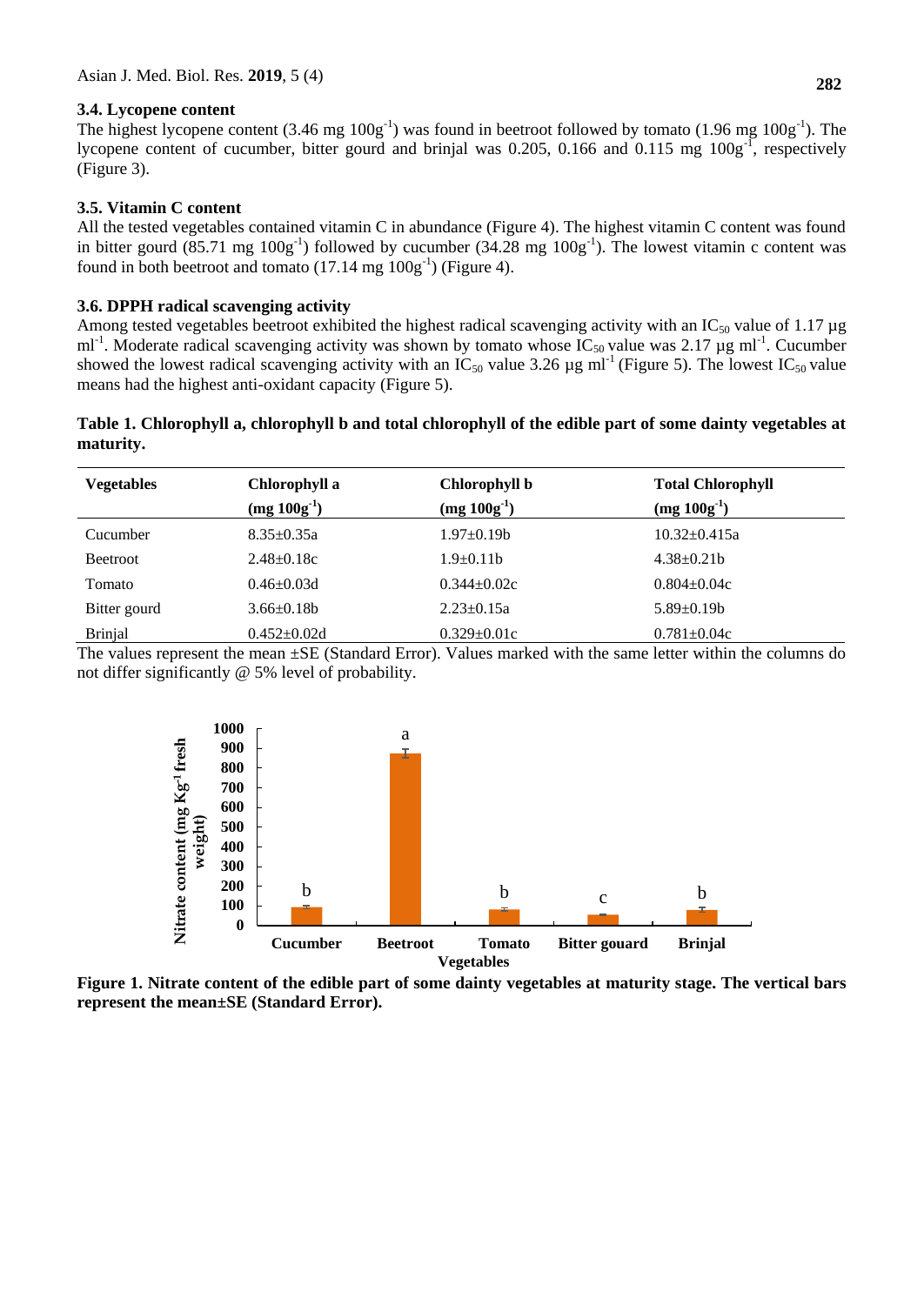

**Vegetables**

**Figure 2. Carotene content of the fresh edible part of some dainty vegetables at maturity stage. The vertical bars represent the mean±SE (Standard Error).**



**Figure 3. Lycopene content of the fresh edible part of some dainty vegetables at maturity stage. The vertical bars represent the mean±SE (Standard Error).**



**Figure 4. Vitamin C content of the fresh edible part of some dainty vegetables at maturity stage. The vertical bars represent the mean±SE (Standard Error).**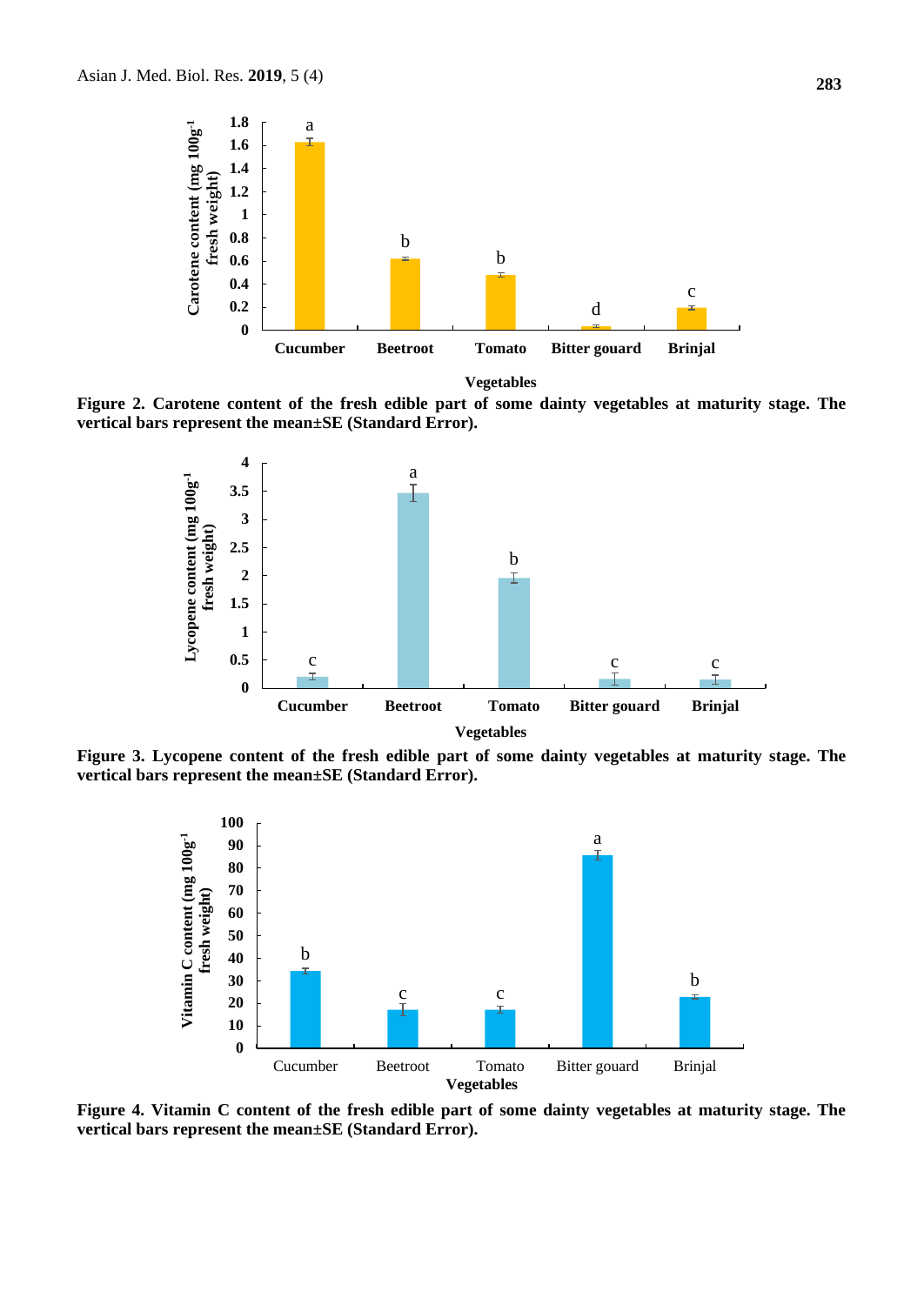

**Figure 5. Vitamin C content of the fresh edible part of some dainty vegetables at maturity stage. The vertical bars represent the ±SE (Standard Error).**

#### **4. Discussion**

Antioxidant lobbed chlorophyll (Lanfer-Marquez *et al.,* 2005) is believed to protect the DNA from the hazardous effect of carcinogens (Ferruzzi and Blakeslee, 2007). Chlorophyll also assist in chelation of heavy metals thus reduce heavy metals toxicity (Hosikian *et al.,* 2010) and it deliverers magnesium effectively that helps blood to carry oxygen to the cells and tissues. Antioxidant properties of beta-carotene and lycopene, is believed to protect our body from disease-causing reactive oxygen species and assist to preserve the health of our skin, eyes and immune system (Burri, 1997; Kang *et al.* 2003). Generally, fresh vegetables are a magnificent source of vitamin C. According to Stratton and Godwin (2011) vitamin C defend our body from the detrimental effects of free radicals. It also helps in prevention of generation of peroxynitrite (ONOO) by scavenging the superoxide (O<sub>2</sub>) ions. Again cold and skin infections are positively cured by vitamin C (*Heimer et al., 2009*). To treat cardiovascular diseases physicians recommend trinitroglycerin  $NO<sub>3</sub>$  containing drugs). However, nitrate from vegetables work as a prospective candidate for cardio-protection (Lundberg *et al.,* 2009) without any side effects. Nitrate supports in lowering of blood pressure, improvement of endothelial function and decline in platelet aggregation (Joshipura *et al.,* 1999; Joshipura *et al.,* 2001).

#### **5. Conclusions**

From the experiment we found the cardio-protective molecule, bioactive compounds and anti-oxidant properties were abundant in tested vegetables. Being natural and cheap they could be better source of nourishment and treat ailment in Bangladesh.

#### **Conflict of interest**

None to declare.

#### **References**

- Alarcon-Flores M, R Romero-Gonzalez, JLM Vidal, FJE Gonzalez and AG Frenich, 2014. Monitoring of phytochemicals in fresh and fresh-cut vegetables: a comparison. Food Chem., 142: 392-399.
- Alissa EM and GA Ferns, 2017. Dietary fruits and vegetables and cardiovascular diseases risk. Crit. Rev. Food Sci. Nutr., 57: 1950-1962.
- Barros L, AM Carvalho, JS Morais and ICFR Ferreria, 2010. Strawberry-tree, blackthorn and rose fruits: detailed characterization in nutrients and phytochemicals with antioxidant properties. Food Chem., 120: 247- 254.
- Burri BJ, 1997. Beta carotene and human health: A review of current research. Nutr. Res., 17(3): 547-580.
- Ferruzzi MG and J Blakeslee, 2007. Digestion, absorption and cancer preventive activity of dietary chlorophyll derivatives. Nutr. Res., 27: 1-12.
- Heimer KA, AM Hart, LG Martin and S Rubio‐Wallace, 2009. Examining the evidence for the use of vitamin C in the prophylaxis and treatment of the common cold. J. Am. Acad. Nurse. Pract., 21: 295-300.
- Hosikian A, S Lim, R Halim and MK Danquah, 2010. Chlorophyll extraction from micro algae: A review on the process engineering aspects. Int. J. Chem. Eng., 1-11